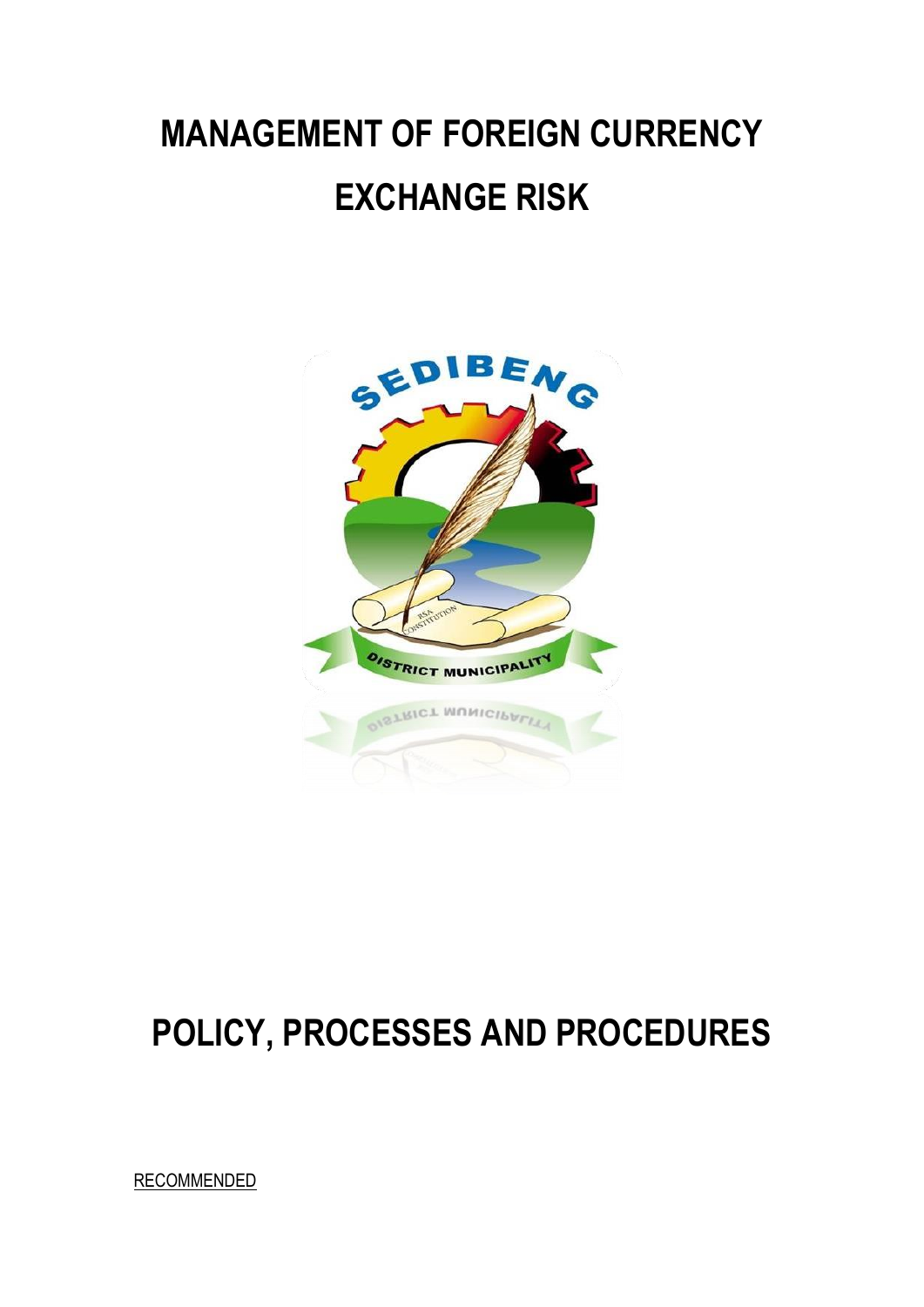THAT the **Management of Foreign Currency Policy and Procedures** and the contents thereof be tabled at the Mayoral Committee for recommendation for approval by Council.

| <b>Version</b>                                       | Version 4.2022                                                                                                         |       |               |
|------------------------------------------------------|------------------------------------------------------------------------------------------------------------------------|-------|---------------|
| <b>Date</b>                                          | March 2022                                                                                                             |       |               |
| <b>Document Name</b>                                 | <b>Management of Foreign Currency Policy and Procedures</b>                                                            |       |               |
| <b>Reviewed By</b>                                   |                                                                                                                        |       |               |
|                                                      | <u> 1989 - Johann Harry Barn, mars and de Branch and de Branch and de Branch and de Branch and de Branch and de Br</u> | Date: |               |
|                                                      | <b>INTERNAL AUDITOR</b>                                                                                                |       |               |
| <b>Supported By</b>                                  |                                                                                                                        |       |               |
|                                                      |                                                                                                                        | Date: |               |
| <b>Signature</b>                                     | <b>ACTING CHIEF FINANCIAL OFFICER</b>                                                                                  |       |               |
|                                                      | <u> 1980 - John Harry Harry Harry Harry Harry Harry Harry Harry Harry Harry Harry Harry Harry Harry Harry Harry H</u>  | Date: |               |
|                                                      | <b>ACTING MUNICIPAL MANAGER</b>                                                                                        |       |               |
| Adopted by the<br><b>Mayoral</b><br><b>Committee</b> |                                                                                                                        |       |               |
|                                                      | <u> 1989 - Johann Barbara, martxa al</u>                                                                               | Date: |               |
|                                                      | <b>CHAIRPERSON</b>                                                                                                     |       |               |
| Approved by the Approved: A1532                      |                                                                                                                        |       | 08 June 2016  |
| <b>Council</b>                                       | 1st Review: A1631                                                                                                      |       | 31 May 2017   |
|                                                      | 2 <sup>nd</sup> Review A 1927                                                                                          |       | 29 March 2019 |
|                                                      | 3rd Review A 2124                                                                                                      |       | 26 May 2021   |
|                                                      |                                                                                                                        | Date: |               |
|                                                      | <b>RESOLUTION</b>                                                                                                      |       |               |
| <b>Effective date</b>                                | 01 July 2022                                                                                                           |       |               |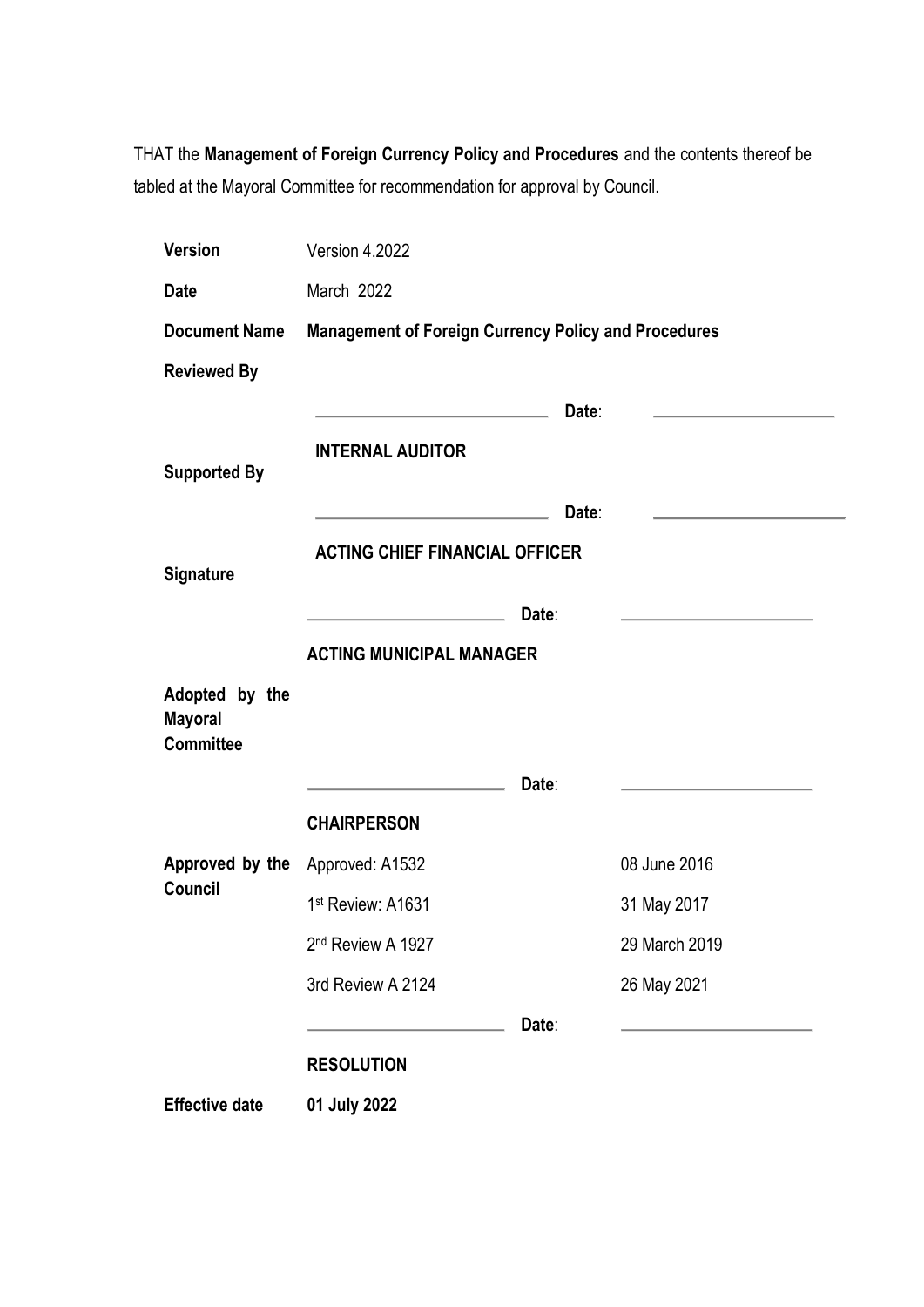#### revision April 2023 **Next** date

#### **Contents**

<span id="page-2-0"></span>

| 1. |       |  |
|----|-------|--|
|    | 1.1   |  |
|    | 1.2   |  |
|    |       |  |
|    |       |  |
|    |       |  |
|    |       |  |
|    |       |  |
| 2. |       |  |
|    | 2.1.  |  |
|    | 2.2.  |  |
|    | 2.2.1 |  |
|    | 2.2.2 |  |
|    | 2.2.3 |  |
|    | 2.2.4 |  |
|    | 2.2.5 |  |
|    | 2.2.6 |  |
| 3. |       |  |
|    | 3.1.  |  |
|    | 3.1.1 |  |
|    | 3.1.2 |  |
|    | 3.2.  |  |
|    | 3.3.  |  |
|    | 3.4.  |  |
|    | 3.5.  |  |
|    | 3.6.  |  |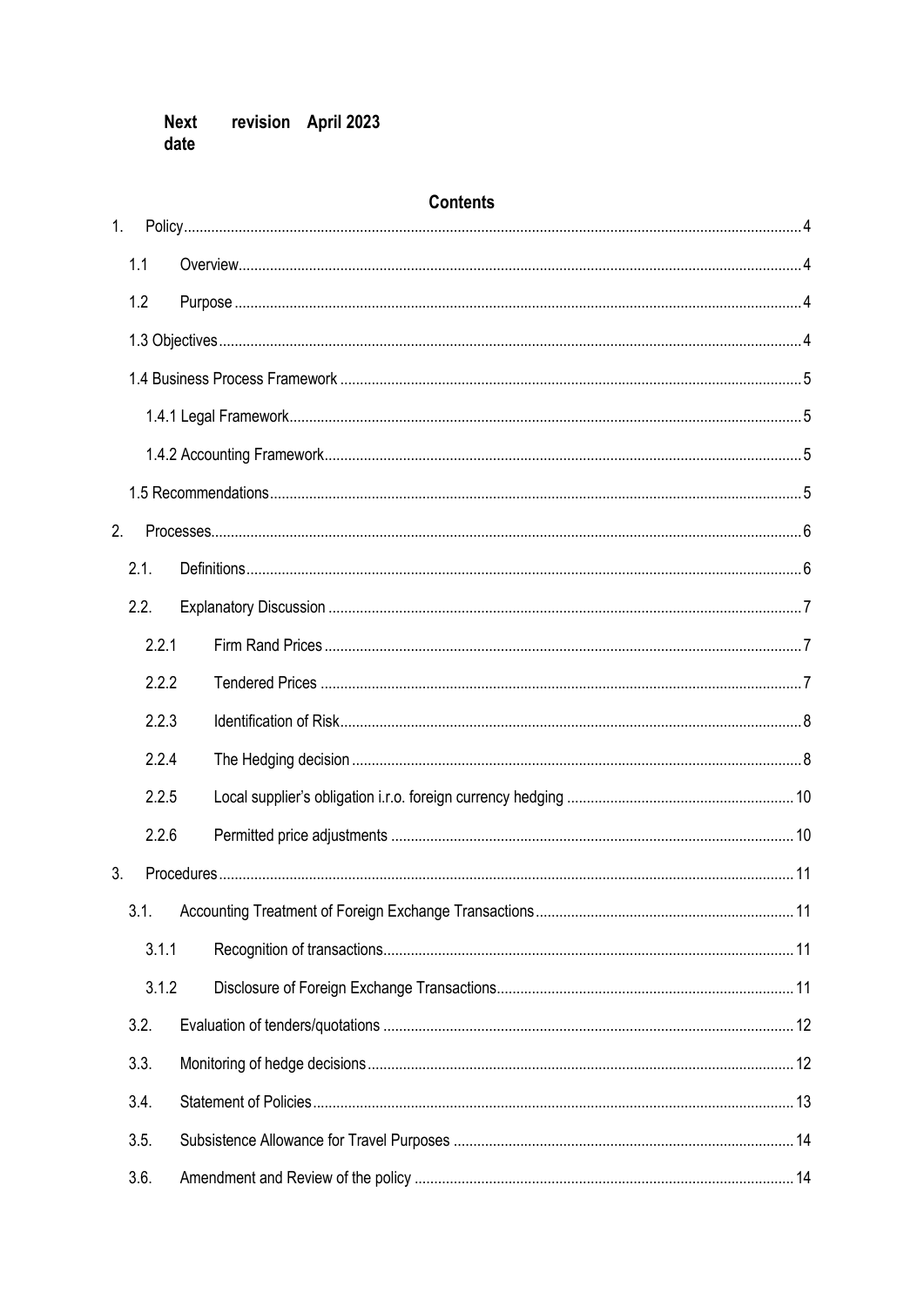#### **1. Policy**

#### <span id="page-3-0"></span>**1.1 Overview**

The Municipality, envisages that it will from time to time, procure goods and services from countries outside of South Africa, either by way of direct import, or, more commonly, through a local agent in South Africa. These goods and services are normally priced and payable in a foreign currency.

Upon payment by the Municipality, or by the local importer, of the foreign currency amount and conversion of that amount into South African Rand (Rand), an exchange profit or loss is realised. This exchange difference is normally for the account of the Municipality.

Over the past ten years, the value of the Rand has fluctuated significantly against the value of most of the currencies of South Africa's major trading partners. This means that the exchange differences realised upon settlement of foreign liabilities can become an expense, or loss, to the Municipality. Therefore it becomes important for the Municipality to protect itself against potential foreign exchange losses arising from the import of goods and services by identifying and quantifying the risk in such transactions and by taking steps to manage this risk in accordance with an approved policy.

#### <span id="page-3-1"></span>**1.2 Purpose**

The purpose of this policy is to provide an agreed framework within which:

- 1.2.1 Foreign currency exchange risks are identified and managed in an efficient and cost effective manner;
- 1.2.2 Foreign exchange conversion differences are properly quantified, accounted for and fairly apportioned between the foreign supplier, any local agent and the Municipality;

#### <span id="page-3-2"></span>**1.3 Objectives**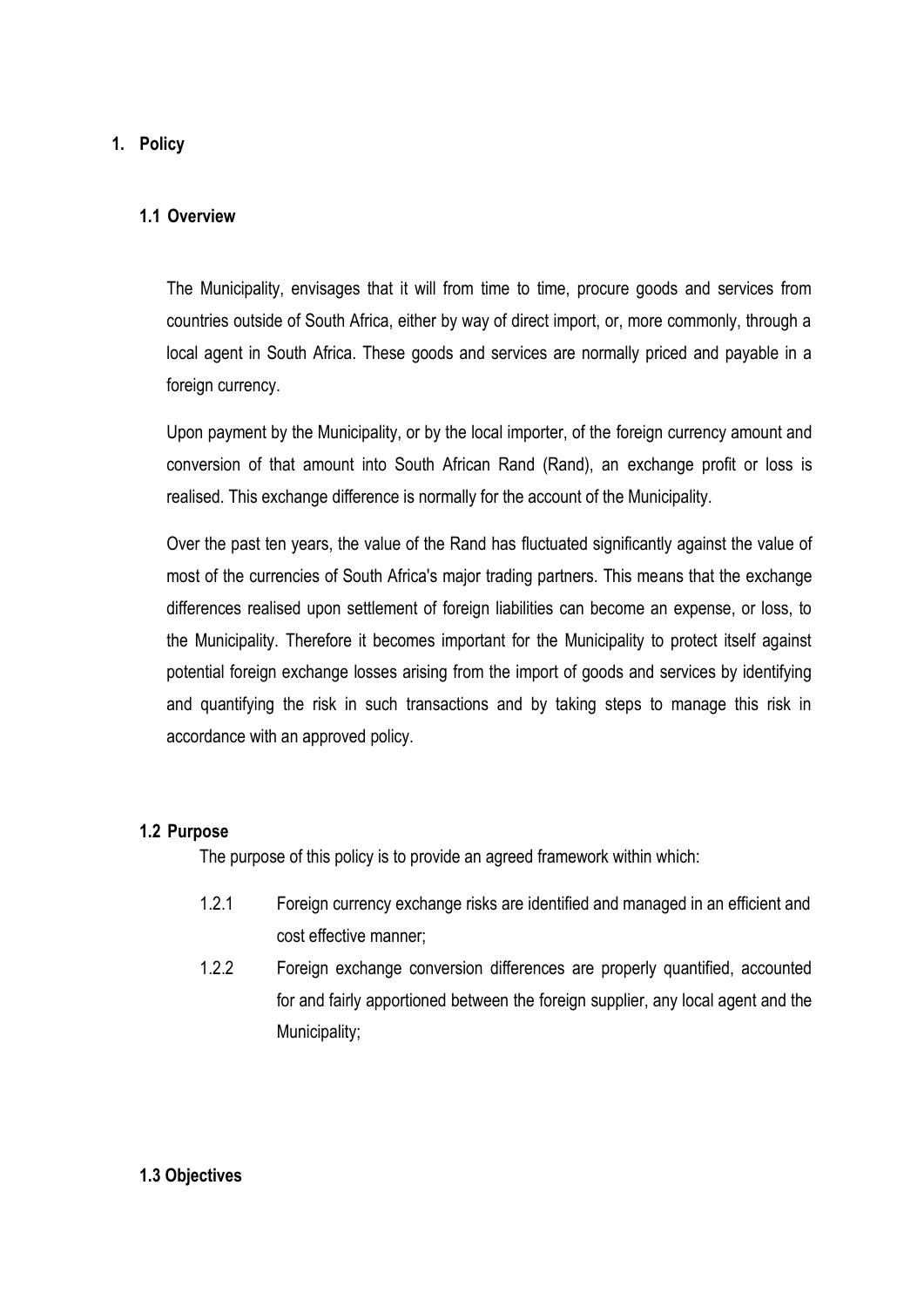Responsibility for identifying and managing potential foreign exchange risk is clearly allocated to Municipal officials and business areas dealing with the following:

- 1.3.1 The direct import of goods and services from an overseas supplier;
- 1.3.2 The indirect import of goods and services through a local supplier;
- 1.3.3 The disbursement of subsistence allowance for travel in the pursuit of official Municipal business;
- 1.3.4 To advise to the accounting of revenue derived from foreign based transactions.

#### <span id="page-4-0"></span>**1.4 Business Process Framework**

#### <span id="page-4-1"></span>**1.4.1 Legal Framework**

**The Municipal Finance Management Act (MFMA) 56 of 2003, the Municipal Systems Act (MSA) 32 of 2000,** and all other applicable legislation, policies and circulars make reference.

#### <span id="page-4-2"></span>**1.4.2 Accounting Framework**

The responsibility of the management of foreign exchange currency risk rests with the Municipal Manager and the Chief Financial Officer. The performance of this function may be delegated to subordinates; however this however does not alleviate the responsibility of the Municipal Manager and Chief Financial Officer.

#### <span id="page-4-3"></span>**1.5 Recommendations**

- **i.** This policy, processes and procedures document be adopted as the Management of Foreign Exchange Currency Risk Policy;
- **ii.** This policy, processes and procedures document be recognised as identifying, characterizing and addressing the various stages of Management of Foreign Exchange Currency Risk Policy;
- **iii.** This policy, processes and procedures document be recognised as denoting all internal control mechanisms relevant to the efficient and effective discharge of the policy;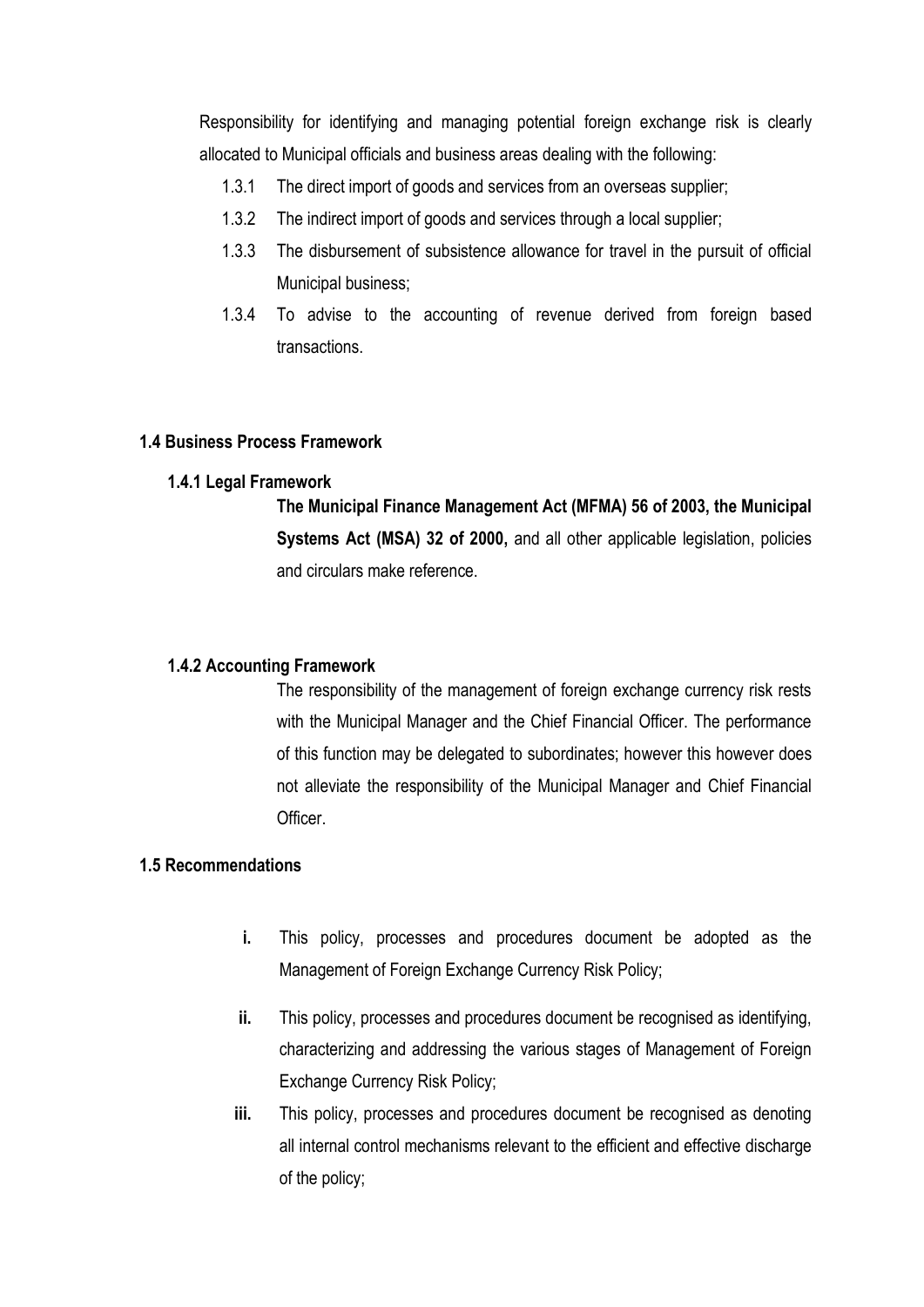**iv.** This policy document is adopted by the Executive Management and the broader Council of Sedibeng District Municipality as the framework for the Management of Foreign Exchange Currency Risk Policy.

#### <span id="page-5-0"></span>**2. Processes**

#### <span id="page-5-1"></span>**2.1.Definitions**

| <b>Exchange</b>        | Transactions in which the contracting party receives approximately equal value    |  |
|------------------------|-----------------------------------------------------------------------------------|--|
| <b>Transactions</b>    | in exchange for goods or services                                                 |  |
| <b>Exchange Rate</b>   | the ratio at which the currencies of two countries are exchanged                  |  |
| <b>Exchange</b>        | exchange gains or losses which result when the rate used to initially record an   |  |
| <b>Differences</b>     | item is different from the rate ruling at the final settlement date               |  |
| Foreign                | a currency other than the South African Rand                                      |  |
| <b>Currency</b>        |                                                                                   |  |
| <b>Forward</b>         | an agreement with a commercial bank to exchange different currencies at a         |  |
| <b>Exchange</b>        | specified future date and at a specified exchange rate (the forward rate).        |  |
| <b>Contract [FEC]</b>  |                                                                                   |  |
| Hedge                  | a transaction by which future exchange gains or losses are controlled within      |  |
|                        | agreed margins or entirely eliminated                                             |  |
| <b>Local Supplier</b>  | a supplier based in South Africa                                                  |  |
| <b>Overseas</b>        | a supplier based in a foreign country                                             |  |
| <b>Supplier</b>        |                                                                                   |  |
| Premium or             | the difference between the spot rate at the time of inception of the FEC and the  |  |
| discount on a          | forward rate specified in the contract                                            |  |
| forward                |                                                                                   |  |
| exchange               |                                                                                   |  |
| contract               |                                                                                   |  |
| <b>Settlement Date</b> | the date at which the supplier/creditor is actually paid                          |  |
| <b>Spot Date</b>       | the exchange rate for immediate delivery of currencies to be exchanged at a       |  |
|                        | particular time                                                                   |  |
| <b>Tender Price</b>    | the price quoted by a supplier in response to either a formal tender or a request |  |
|                        | for quotations.                                                                   |  |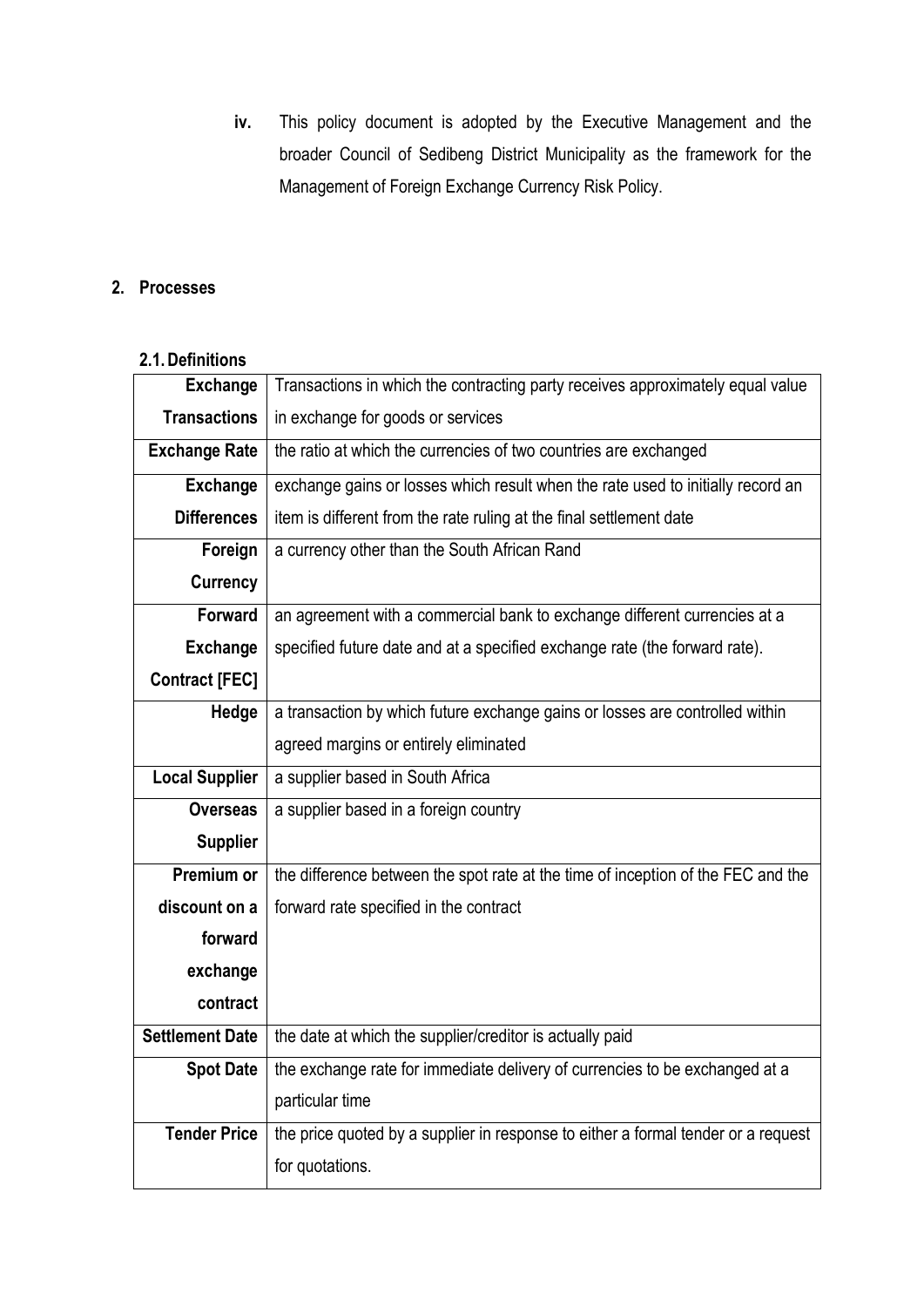#### <span id="page-6-1"></span><span id="page-6-0"></span>**2.2. Explanatory Discussion**

#### **2.2.1 Firm Rand Prices**

It should not be an automatic assumption that goods and services sourced by the Municipality from outside South Africa, whether directly from an overseas supplier or indirectly through a local supplier, should be priced in foreign currency with any exchange differences being for the Municipality's account.

Wherever possible, the Municipality should contract with suppliers on a firm Rand price basis with any exchange risk being managed and borne by the supplier. This should be possible, bearing in mind the Municipality's considerable purchasing power, in a competitive market situation with many suppliers bidding for a contract.

However, for proprietary items and in situations where there is a limited number of potential suppliers, it is unlikely that the Municipality will be able to insist on firm Rand prices. If a firm Rand price is not obtainable, then the Municipality must manage the currency risk in association with the other parties to the procurement contract, viz. the overseas supplier, the local agent *(if applicable)* and the commercial banks.

#### <span id="page-6-2"></span>**2.2.2 Tendered Prices**

Prices tendered in Rand by local suppliers for goods or services sourced from overseas must be indicated as either firm or subject to adjustment for movement in exchange rates. All Municipal tenders or requests for quotation for the procurement of such goods or services must clearly state whether Rand prices which are subject to exchange rate variation are acceptable, or whether firm Rand prices are required.

Where prices are quoted subject to exchange rate variation, the underlying foreign currency elements and prices must be clearly identified and disclosed.

The basis for their conversion to Rand and their incorporation into the final Rand price together with the local Rand denominated costs and prices, should also be clearly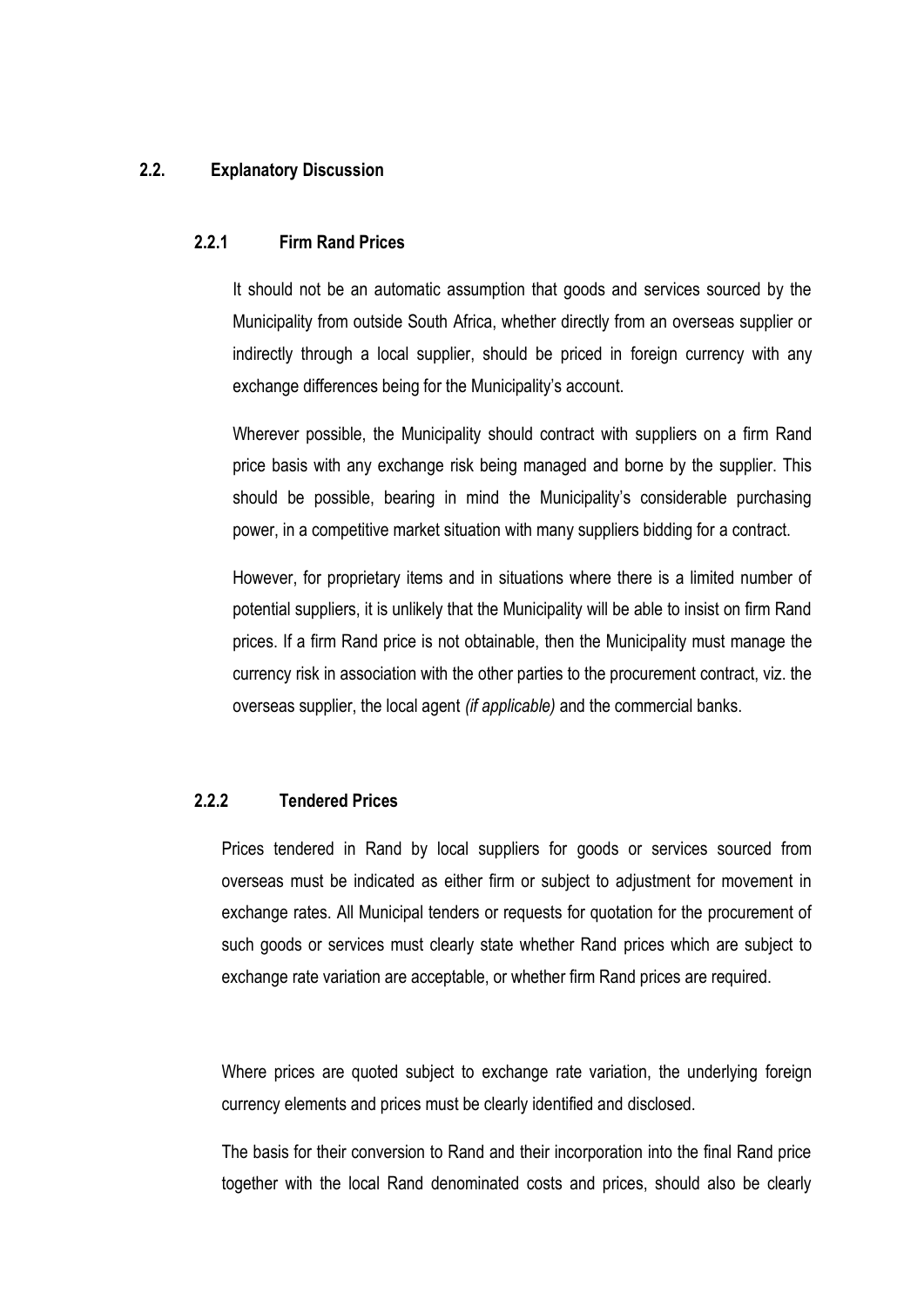disclosed. In order to compare tendered prices on a common basis, the Municipality must specify in the tender document/request for quotations the exchange rates to be used by the local supplier for converting foreign currency prices to Rand.

These should normally be the spot selling rates quoted by the Municipality's main banker at a ruling rate referenced to the closing date for receipt of tenders/quotations.

However, where the anticipated supply lead time is more than three months, it will be more appropriate to specify a forward exchange rate at the ruling date based on the estimated delivery period and eventual payment date.

Prices tendered by overseas suppliers for goods or services sourced directly from overseas will normally be in foreign currency. For evaluation purposes, these prices must be converted to Rand at the rate specified to local suppliers as per the above.

Where there is a minimal difference between a firm Rand price and a Rand price subject to exchange rate variation, then preference should obviously be given to the firm Rand price.

#### <span id="page-7-0"></span>**2.2.3 Identification of Risk**

It is the responsibility of the relevant user department to identify any element of foreign currency exchange risk to the Municipality in a procurement contract and to bring this to the attention of the Finance Department immediately after award of contract/placement of an order

A copy of *(or relevant extracts from)* the procurement contract/purchase order, together with the contact details of the supplier's local representative, should be submitted to the Finance Department of the Municipality within 5 working days of the signing of the contract/purchase order.

#### <span id="page-7-1"></span>**2.2.4 The Hedging decision**

It is the responsibility of the Finance Department of the Municipality to decide on the hedging action required in respect of any foreign currency exchange risk identified by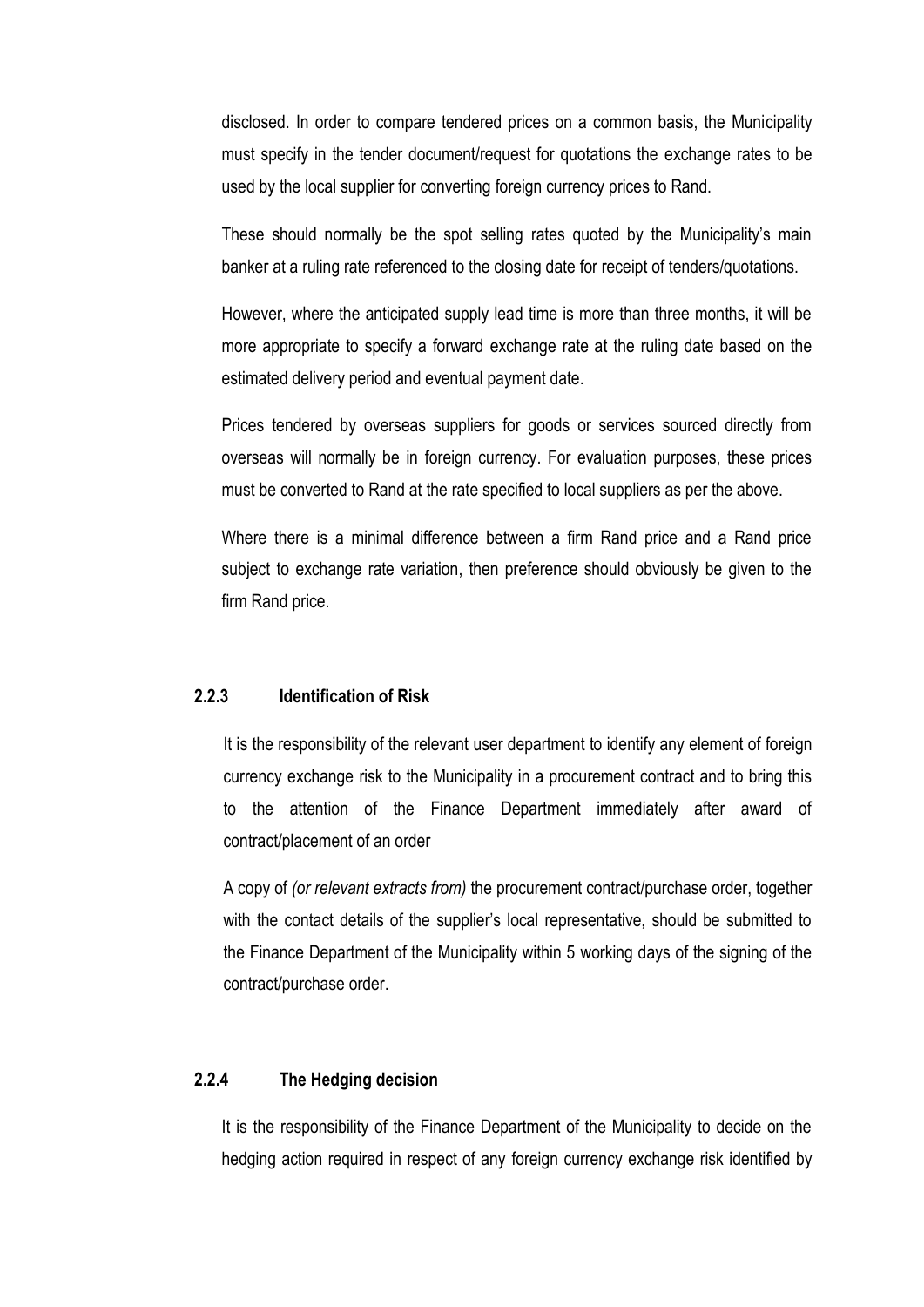the procurement authorities. The decision may be to fully hedge, partly hedge or not to hedge at all.

If the decision to hedge is taken, the type, extent and period of the hedge will be decided by the finance department in conjunction, where appropriate, with the supplier, the supplier's banker and the Municipality's own banking advisers.

The hedge should be tailored to the particular currency risk in each procurement contract. The hedging decision should be made by the finance department within 5 working days of receipt of the necessary information/documentation from the procurement section as per the identification of risk above.

In the case of a currency hedge required for an indirect import of goods or services *(through a local supplier)*, the finance department is responsible for instructing the local supplier to put the hedge in place, obtaining a copy of the foreign exchange contract with the supplier's bankers, documenting the hedging action, and supplying the procurement section/payments section with the necessary information for adjusting the eventual payment to the supplier to reflect permitted price adjustments in respect of conversion of foreign currency to Rand.

The supplier should be obliged, in terms of his contract with the Municipality, to make the necessary hedging arrangements with his banker within five days of receiving the relevant instructions from the Municipality's finance department.

In the case of a currency hedge required for a direct import of goods or services, the finance department will deal with the Municipality's own bankers in putting the hedge in place within the five days referred to above.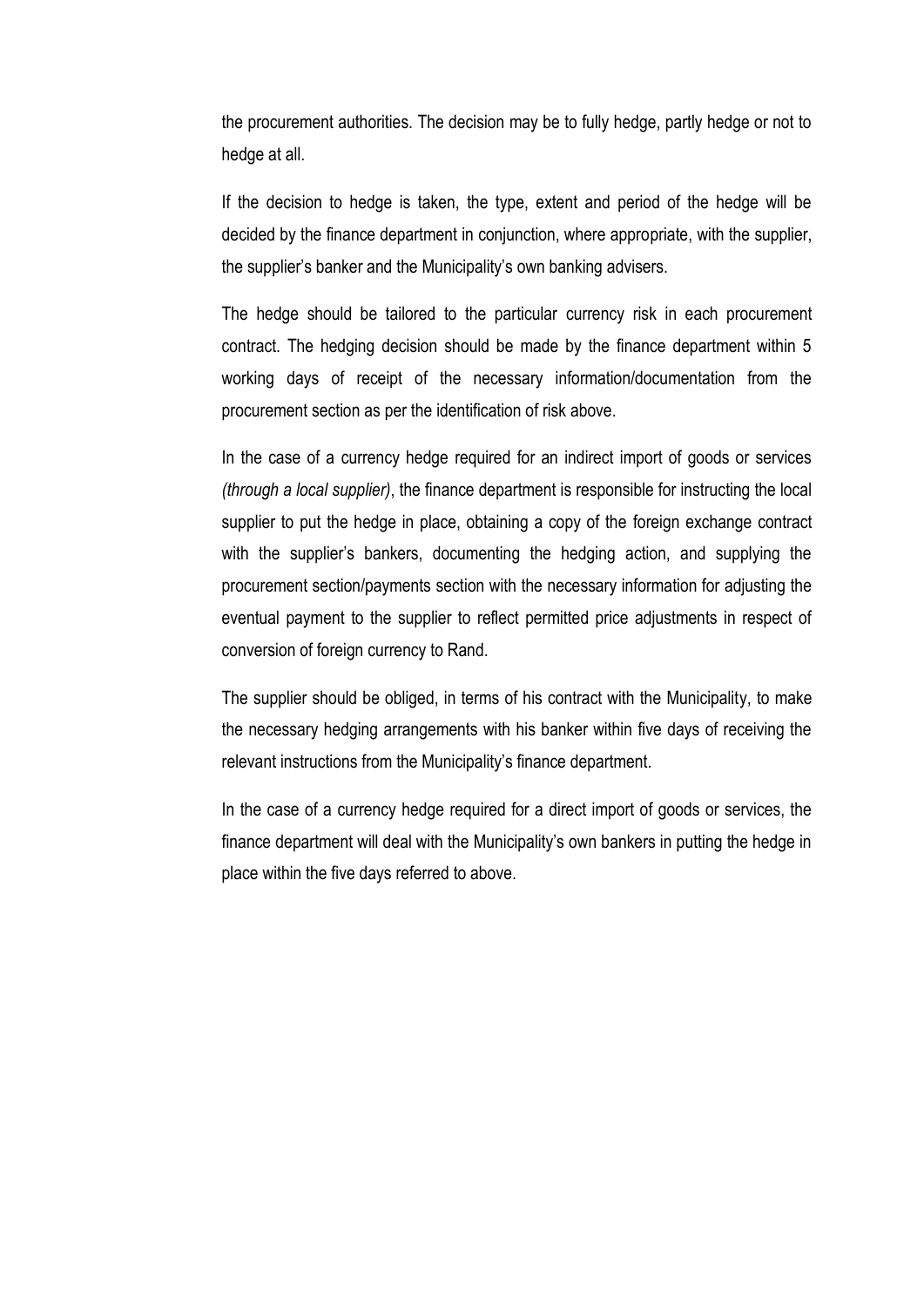#### <span id="page-9-0"></span>**2.2.5 Local supplier's obligation i.r.o. foreign currency hedging**

Where the Municipality has agreed to accept tenders/quotations from a local supplier based on foreign currency prices, the tender document should clearly state that the Municipality has the right to instruct the supplier to take out a forward exchange contract or any other type of currency hedge m respect of the foreign currency element of the contract.

If so instructed, the supplier must act according to the Municipality's instructions and produce documentary proof of same to the Municipality within specified time frames.

#### <span id="page-9-1"></span>**2.2.6 Permitted price adjustments**

Where the Municipality has accepted a tender or quotation which is subject to exchange rate variation, the supplier is entitled to claim from the Municipality the Rand equivalent of the foreign currency prices incorporated in the contract price, converted in accordance with the following:

- Where the Municipality does not request the supplier to take out any form of currency hedge on its behalf, the rate of exchange in respect of the foreign currency component of the cost of the contracted goods or services shall be the closing spot selling rate as published by the Municipality's main bankers ruling at either;
	- a) the date of shipment of the goods;
	- b) the date of clearance by the Customs and Excise authorities of the goods at their port of entry into South Africa;
	- c) the date of receipt of the services in South Africa; or
	- d) such other date and on such other conditions as may be specifically provided for by the Municipality in any particular tender or request for quotation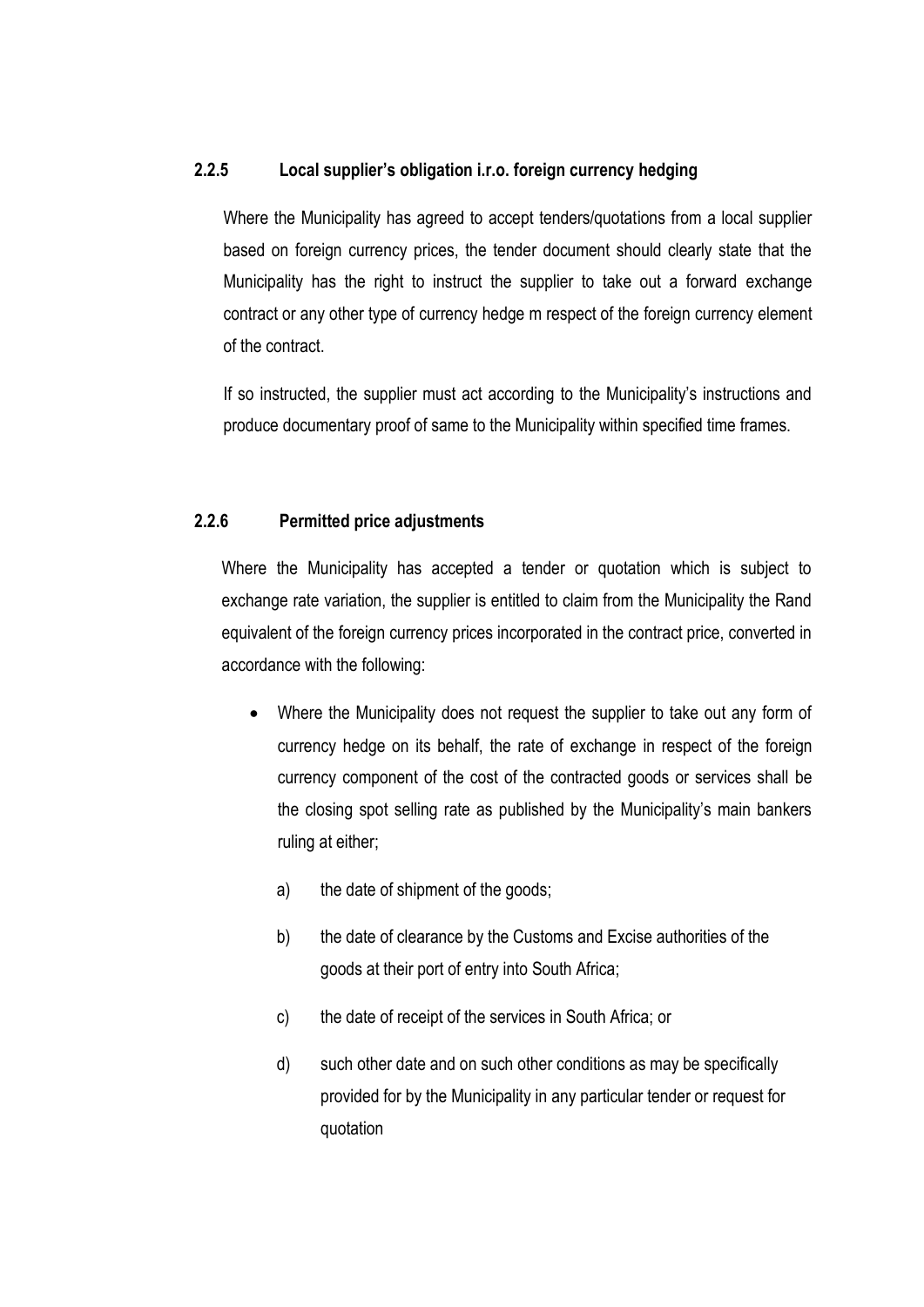Where the Municipality does request the supplier to take out a currency hedge on its behalf, the rate of exchange payable in respect of the foreign currency component of the cost of the contracted goods or services shall be the forward exchange or other hedging rate contracted with the relevant commercial bank on the Municipality's behalf.

The Municipality may, at its sole discretion, require the supplier to furnish such documentation relating to any aspect of the foreign exchange component of the cost of such goods or services as it may deem necessary, including shipping and Customs documents.

#### <span id="page-10-0"></span>**3. Procedures**

#### <span id="page-10-1"></span>**3.1. Accounting Treatment of Foreign Exchange Transactions**

The basic principle is that revenue is measured at the fair value of the consideration received or receivable, including any trade discounts or rebates.

#### <span id="page-10-2"></span>**3.1.1 Recognition of transactions**

- i. Services recognized at the stage of completion i.e. when the outcome of the transaction can be accurately determined, as per GRAP 11. Where the outcome of the transaction cannot be accurately forecasted, revenue is only recognized to the extent that expenditures are recoverable;
- ii. Sale of Goods when the purchaser has received the goods and it is effectively under his control and usage hence the associated revenue and costs can be accurately determined;
- iii. Interest recognized via the effective interest method;
- iv. Royalties recognized on an accrual basis as guided by the underlying agreement;
- v. Dividends recognized when the right to payment occurs.

#### <span id="page-10-3"></span>**3.1.2 Disclosure of Foreign Exchange Transactions**

SDM needs to disclose the following in its Annual financial reports;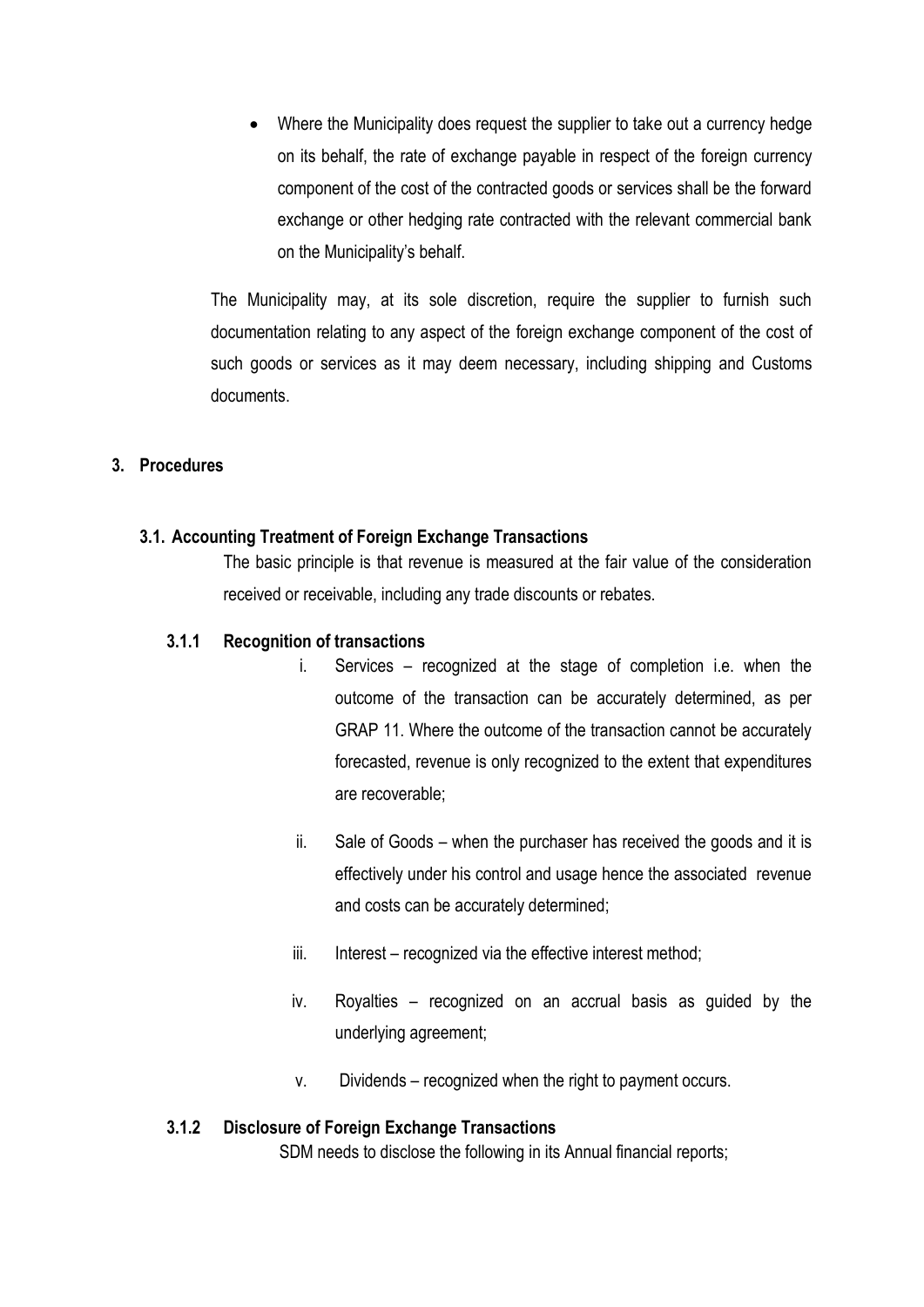- i. The accounting policy applied to the recognition and measurement of foreign exchange transactions;
- ii. The amount of revenue linked to foreign exchange transactions for the period under review and the nature of each underlying transaction;

#### <span id="page-11-0"></span>**3.2. Evaluation of tenders/quotations**

Tenders/quotations for imported goods and services may be either in foreign currencies, Rand prices subject to exchange rate variation, firm Rand prices, or a combination of these. In order to place these prices on a comparable basis, it is necessary to convert the foreign currency prices to Rand.

In comparing firm Rand prices *(no exchange risk)* with prices which are subject to variations in rates of exchange, it is in Council's best interests to use a forward rate of exchange for converting foreign currency prices to Rand. The forward rate used should be based on best estimates of the expected delivery/payment date of the goods or services, taking into account the time required for evaluation of tender, committee reports, supplier lead time etc.

*Note that for budgeting purposes, the relevant business user of the imported goods or services is also advised to use a forward exchange rate, rather than the spot rate, for estimating the future Rand costs of inputs denominated in foreign currencies.*

#### <span id="page-11-1"></span>**3.3. Monitoring of hedge decisions**

The Finance Department of the Municipality shall be responsible for monitoring its hedging decisions regarding the management of foreign currency risk. It should record full details of all decisions made and track the actual movement of exchange rates against the contracted hedge rates from date of initial identification of currency risk through to final settlement of the foreign exchange liability.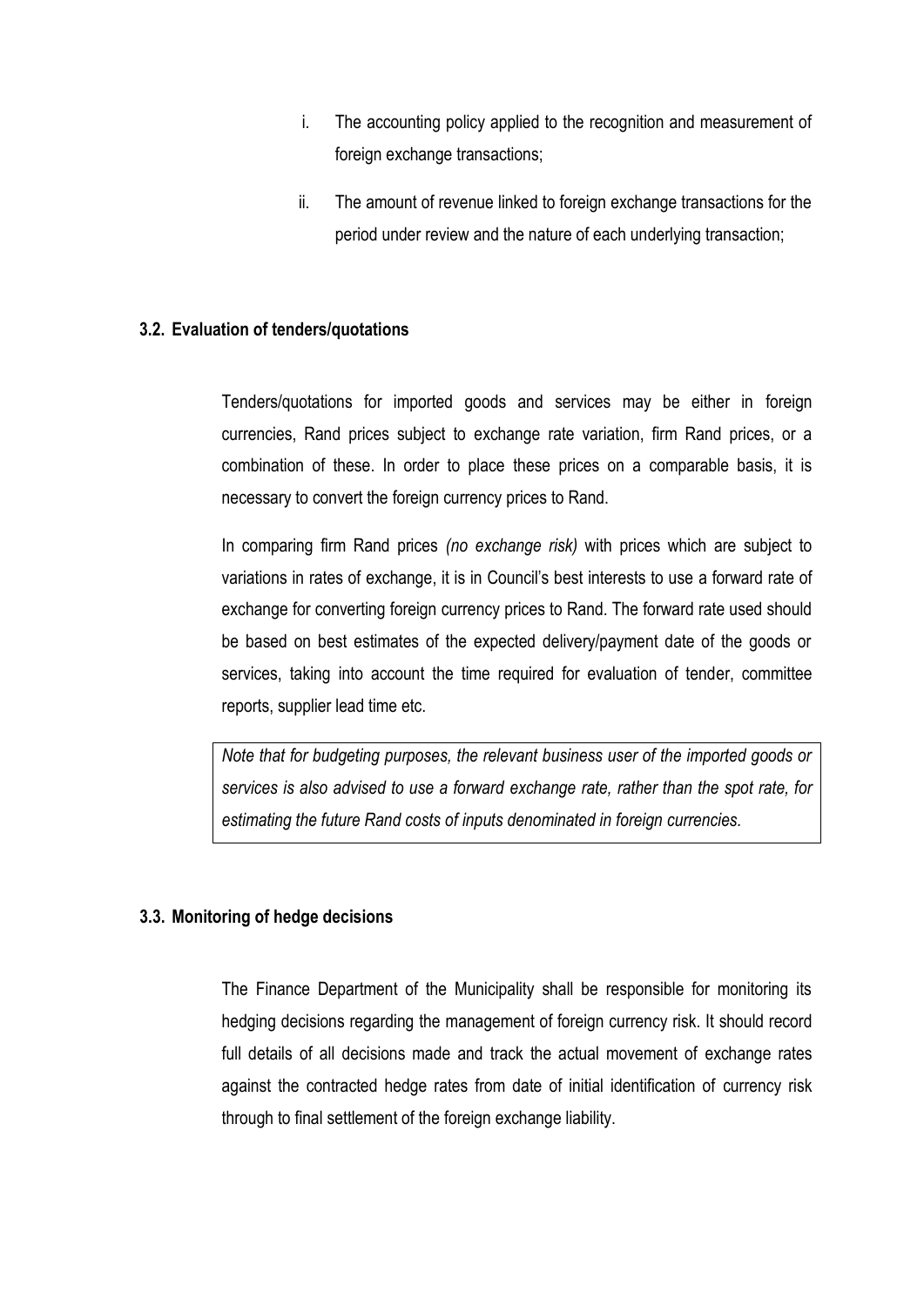Realised exchange gains or losses, combined with the premiums and discounts payable on FEC, should be ascertained, together with their impact on Municipal costs, for each procurement transaction which has a foreign currency price component. In this way, the efficiency of the hedging function in protecting the Municipality against foreign currency losses can be monitored over time and corrective action taken as and when required.

#### <span id="page-12-0"></span>**3.4. Statement of Policies**

| 1              | Firm Rand prices, free of currency fluctuations/adjustments, shall be sought by the Municipality     |
|----------------|------------------------------------------------------------------------------------------------------|
|                | from suppliers, wherever possible, for the import of goods and services                              |
| $\overline{2}$ | Where prices are quoted subject to exchange rate variation, the underlying foreign currency          |
|                | elements and prices, and the basis of their conversion to Rand and incorporation in the final        |
|                | Rand price, must be clearly disclosed by the supplier                                                |
| $\overline{3}$ | Any exposure by the Municipality's foreign currency exchange risk must be clearly identified in      |
|                | every procurement contract at its inception. Responsibility for identifying this risk, and for       |
|                | bringing it to the attention of the Finance Department within the specified time frames, rests       |
|                | with the relevant end-user department                                                                |
| $\overline{4}$ | The Municipality must always take a view on the extent of currency risk in any procurement           |
|                | contract and make a decision on whether to hedge and to what extent Responsibility for any           |
|                | hedging action, within the specified time frames, rests with the Finance Department, advised,        |
|                | where appropriate, by the Municipality's or the supplier's Bankers.                                  |
|                |                                                                                                      |
| 5              | Every procurement contract with a local supplier, where potential currency risk has been             |
|                | identified, must provide for the Municipality's right to instruct the supplier to take out a forward |
|                | exchange contract or other hedging instrument on the Municipality's behalf                           |
| $6\phantom{1}$ | Claims from suppliers for permitted price adjustments in respect of exchange differences must        |
|                | be fully substantiated by reference to forward exchange contracts, foreign currency purchases        |
|                | and other relevant documentation                                                                     |
|                |                                                                                                      |
|                |                                                                                                      |